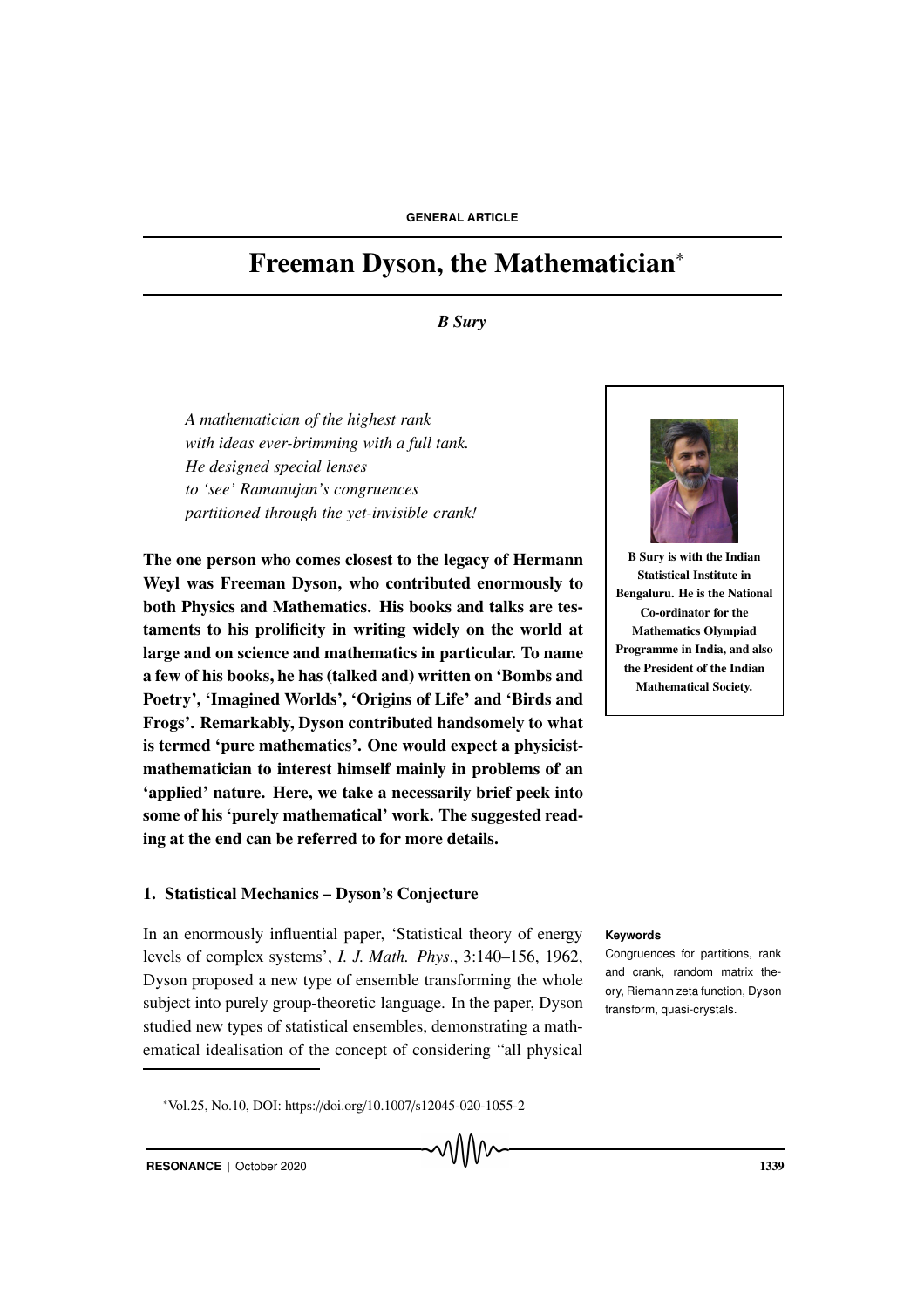influential paper, 'Statistical theory of energy levels of complex systems', Dyson proposed a new type of ensemble transforming the whole subject into purely group-theoretic language.

In an enormously systems with equal probability". He studied three such ensembles based on the orthogonal, unitary and symplectic groups. He establishes an exact mathematical correspondence between the distribution of eigenvalues of a random matrix and the distribution of positions of charges in a finite Coulomb gas at a finite temperature *T*. The corresponding temperature *T* is 1,  $1/2$  or  $1/4$ according to as to whether the matrix is taken from an orthogonal, unitary or symplectic ensemble.

> In this paper, Dyson arrives at some purely mathematical conjectures one of which is the so-called 'Dyson conjecture' (Conjecture C in the paper), asserting that for positive integers  $a_1, \dots, a_N$ , the constant term of the rational function  $\prod_{i \neq j} (1 - z_i/z_j)^{a_i}$  is the multinomial coefficient  $\frac{\sum_i a_i}{\prod_i (a_i)!}$ . The conjecture was proved soon afterwards but the richness of the idea can be divined from the fact that the conjecture was generalized by Macdonald to all root systems (Dyson's conjecture corresponding to the type  $A_n$ ) and proved later by Cherednik using double affine Hecke algebras. As a matter of fact, the conjecture is a mathematical reformulation of another conjecture (Conjecture A) which specifies precisely the statistical properties of a Coulomb gas of *N* particles.

# 1.1 *A Simple Proof of Dyson's Conjecture*

Here is a 'good' proof of the conjecture. The proof by I J Good uses just Lagrange's interpolation formula.

Write  $f(\mathbf{x}, a_1, \dots, a_n) = \prod_{i \neq j} (1 - x_i/x_j)^{a_i}$ .

Now, interpolation formula gives the function that equals 1 at all  $x_i$ 's to be

$$
\sum_{j} \prod_{i:i \neq j} \frac{t - x_i}{x_j - x_i}.
$$

Putting 
$$
t = 0
$$
, we have

$$
1 = \sum_{j} \prod_{i:i \neq j} (1 - x_j/x_i)^{-1}.
$$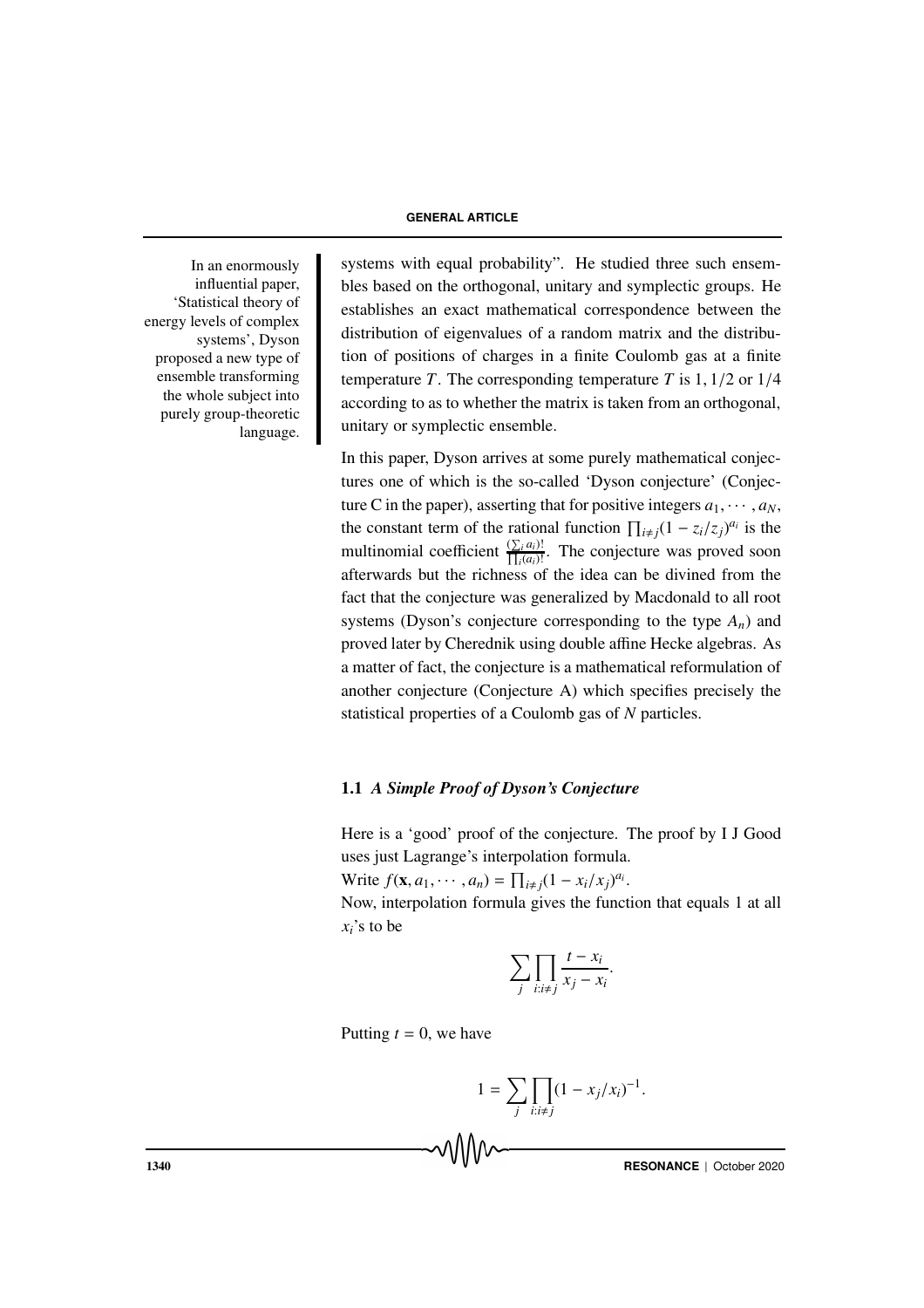Multiplying  $f(\mathbf{x}, a_1, \dots, a_n) = \prod_{i \neq j} (1 - x_i/x_j)^{a_i}$  by the above expression for 1, we get

$$
f(\mathbf{x}, a_1, \cdots, a_n) = \sum_j f(\mathbf{x}, a_1, \cdots, a_j - 1, \cdots, a_n)
$$

where the right hand side expression has terms where the variable  $a_j$  is reduced by 1 and other variables the same. If the sought for constant term of  $f(\mathbf{x}, \mathbf{a})$  is denoted by  $g(\mathbf{a})$ , then

$$
g(\mathbf{a}) = \sum_{j} g(a_1, \cdots, a_j - 1, \cdots, a_n) \cdots (\mathbf{a})
$$

Now, clearly if  $a_j = 0$ , the term  $x_j$  occurs with a strictly negative power in  $f(\mathbf{x}, \mathbf{a})$ , and would, therefore, not contribute to the constant terms. In other words,

$$
g(a_1, \cdots, a_n) = g(a_1, \cdots, a_{j-1}, a_{j+1}, \cdots, a_n) \text{ if } a_j = 0.
$$

Clearly  $g(0, \dots, 0) = 1$ . Thus, ( $\bullet$ ) along with the last two equalities determine the general value  $g(a)$  recursively. The multinomial coefficient

$$
M(a_1, \cdots, a_n) = \frac{(\sum_i a_i)!}{\prod_i (a_i)!}
$$

satisfies the same recursion and initial value. Thus,  $g = M$ .

# 2. Random Matrices and Zeta Zeroes

The story is supposed to have started in 1972 when the analytic number theorist Hugh Montgomery met Dyson at the Institute for Advanced Study—this conversation is sometimes called "one of the most celebrated denouements in mathematics in recent years." In Montgomery's words,

"I [Montgomery] took afternoon tea that day in Fuld Hall with [Sarvadaman] Chowla. Freeman Dyson was standing across the room. I had spent the previous year at the Institute and I knew him perfectly well by sight, but I had never spoken to him. Chowla said: "Have you met Dyson?" I said no, I hadn't. He said: "I'll introduce you." I said no, I didn't feel that I had to meet Dyson.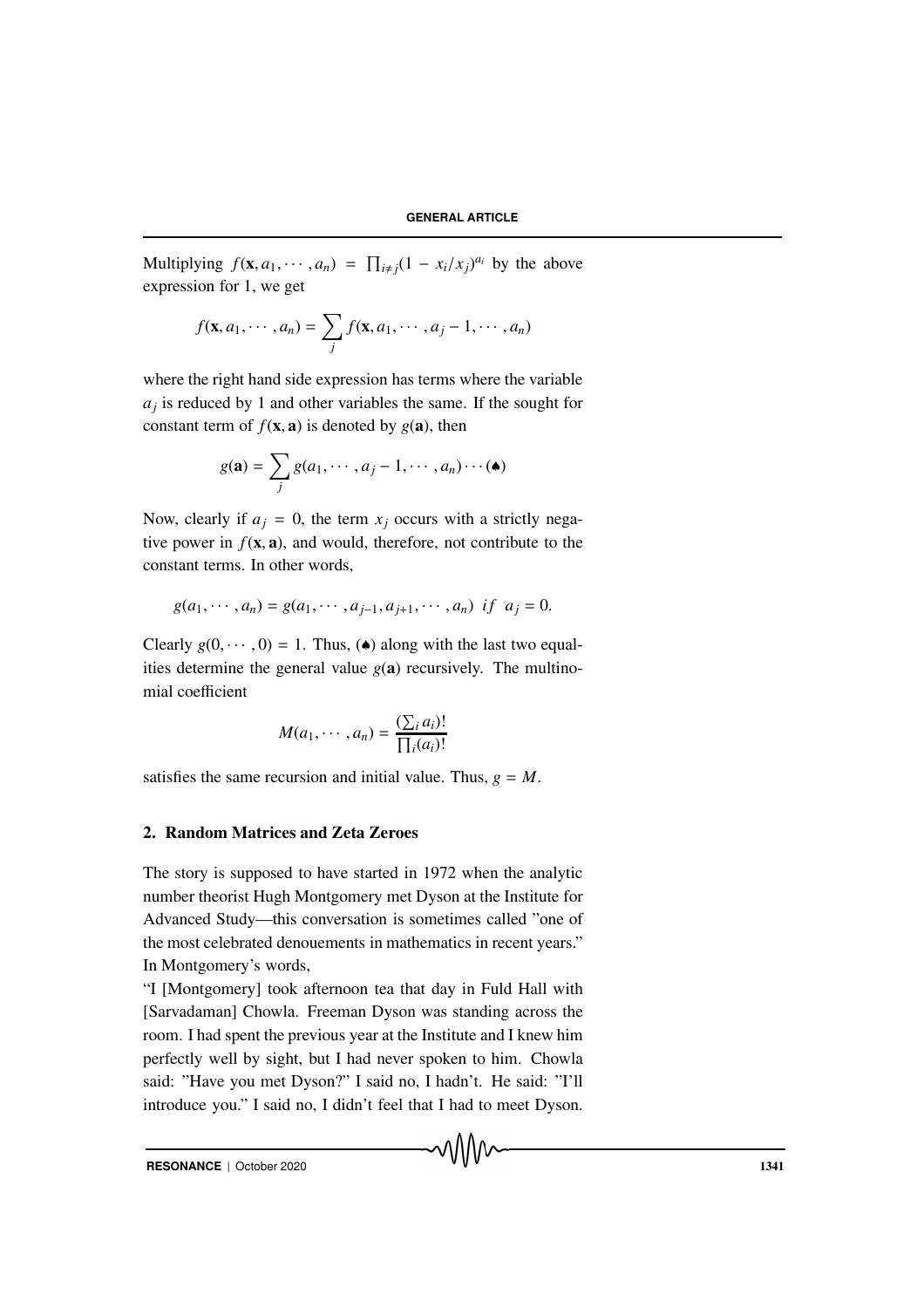Chowla insisted, and so I was dragged reluctantly across the room to meet Dyson. He was very polite, and asked me what I was working on. I told him I was working on the differences between the non-trivial zeros of Riemann's zeta-function, and that I had developed a conjecture that the distribution function for those differences had integrand  $1 - \sin^2(\pi u)/\pi^2 u^2$ . He got very excited. He said: "That's the form factor for the pair correlation of eigenvalues of random Hermitian matrices!"

When Montgomery In other words, when Montgomery described his observations on the pair correlations of zeroes of the Riemann zeta function seeming to follow a certain distribution, Dyson immediately responded by saying that it was exactly the pair-correlation function for the eigenvalues of a random Hermitian matrix, and also a model of the energy levels in a heavy nucleus like Uranium 238. This amazing 'observation' is contingent upon assuming the Riemann hypothesis and could perhaps be turned around to attack<sup>1</sup> the Riemann hypothesis? The idea was already proposed by Hilbert and Polya that the zeroes of the Riemann zeta function could perhaps be the same as the eigenvalues of an appropriate Hermitian operator.

# 3. Birds and Frogs

In a very incisive article titled 'Birds and Frogs', Dyson talks about two types of mathematicians. He says, " Birds fly high in the air and survey broad vistas of mathematics out to the far horizon. They delight in concepts that unify our thinking and bring together diverse problems from different parts of the landscape. Frogs live in the mud below and see only the flowers that grow nearby. They delight in the details of particular objects, and they solve problems one at a time. I happen to be a frog."

"The world of mathematics is both broad and deep, and we need birds and frogs working together to explore it."

"Rene Descartes was a bird, and Francis Bacon is a frog."

In 'Birds and Frogs', Dyson writes of a viable method to attack the Riemann hypothesis:

**Tasa RESONANCE** | October 2020

described his observations on the pair correlations of zeroes of the Riemann zeta function seeming to follow a certain distribution, Dyson immediately responded by saying that it was exactly the pair-correlation function for the eigenvalues of a random Hermitian matrix, and also a model of the energy levels in a heavy nucleus like Uranium 238.

 $<sup>1</sup>$ As a mathematician, I use the</sup> word 'attack' in the sense of trying to prove it or rather than attack its proposed veracity!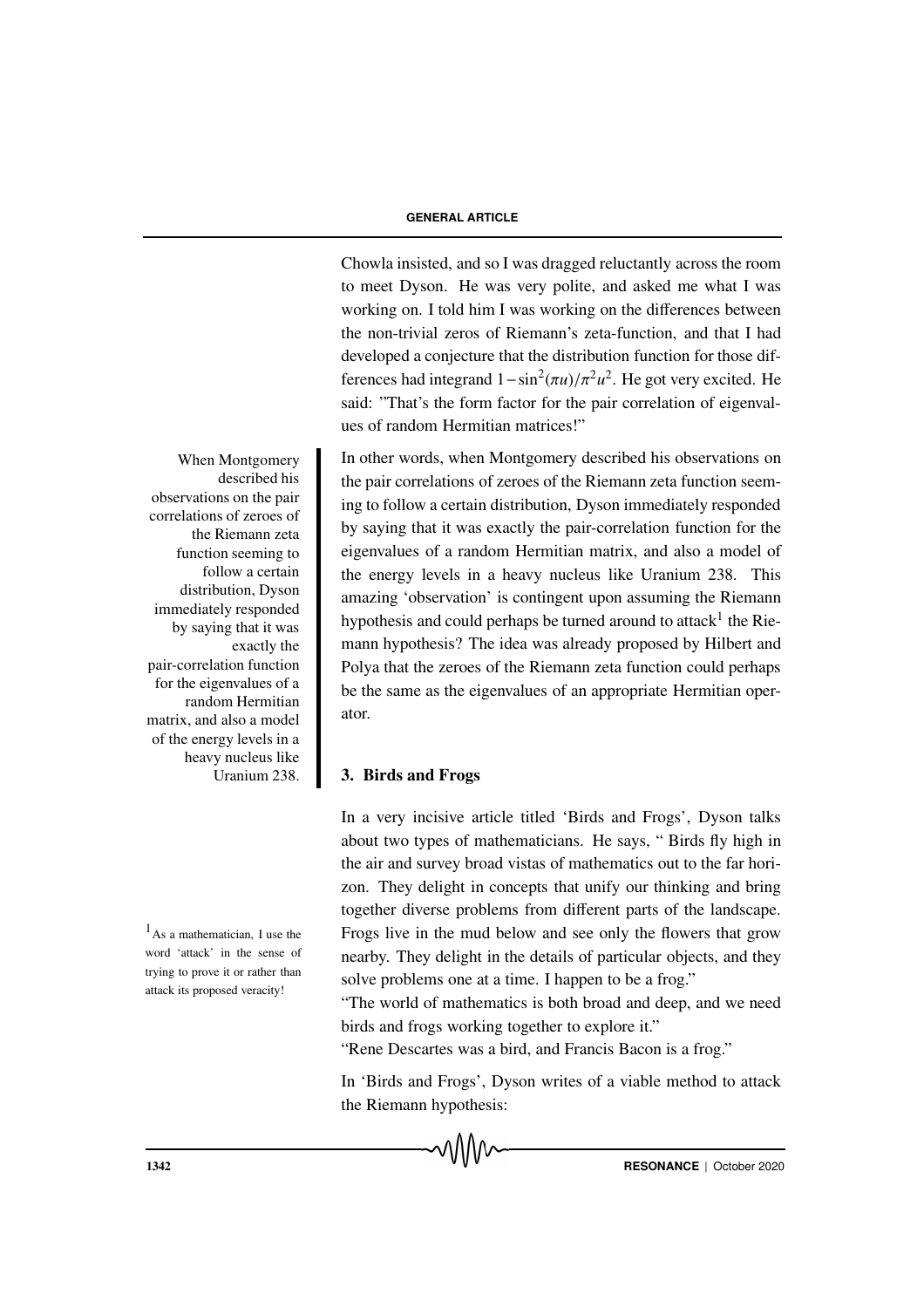"A quasi-crystal is a distribution of discrete point masses whose Suppose that we find one Fourier transform is a distribution of discrete point frequencies. Or to say it more briefly, a quasi-crystal is a pure point distribution that has a pure point spectrum.... Here comes the connection of the one-dimensional quasi-crystals with the Riemann hypothesis. If the Riemann hypothesis is true, then the zeros of the zeta-function form a one-dimensional quasi-crystal according to the definition. They constitute a distribution of point masses on a straight line, and their Fourier transform is likewise a distribution of point masses, one at each of the logarithms of ordinary prime numbers and prime-power numbers.... My suggestion is the following. Let us pretend that we do not know that the Riemann Hypothesis is true. Let us tackle the problem from the other end. Let us try to obtain a complete enumeration and classification of one-dimensional quasicrystals. That is to say, we enumerate and classify all point distributions that have a discrete point spectrum...We shall then find the well-known quasi-crystals associated with PV<sup>2</sup> numbers, and also a whole universe of other qua-  $2$ <sup>Here</sup> PV stands for Pisot and sicrystals, known and unknown. Among the multitude of other quasi-crystals we search for one corresponding to the Riemann zeta-function and one corresponding to each of the other zetafunctions that resemble the Riemann zeta-function. Suppose that we find one of the quasi-crystals in our enumeration with properties that identify it with the zeros of the Riemann zeta-function. Then we have proved the Riemann Hypothesis and we can wait for the telephone call announcing the award of the Fields Medal. These are of course idle dreams. The problem of classifying onedimensional quasi-crystals is horrendously difficult, probably at least as difficult as the problems that Andrew Wiles took seven years to explore. But if we take a Baconian point of view, the history of mathematics is a history of horrendously difficult problems being solved by young people too ignorant to know that they were impossible. The classification of quasi-crystals is a worthy goal, and might even turn out to be achievable."

of the quasi-crystals in our enumeration with properties that identify it with the zeros of the Riemann zeta-function. Then we have proved the Riemann Hypothesis and we can wait for the telephone call announcing the award of the Fields Medal.

Vijayaraghavan.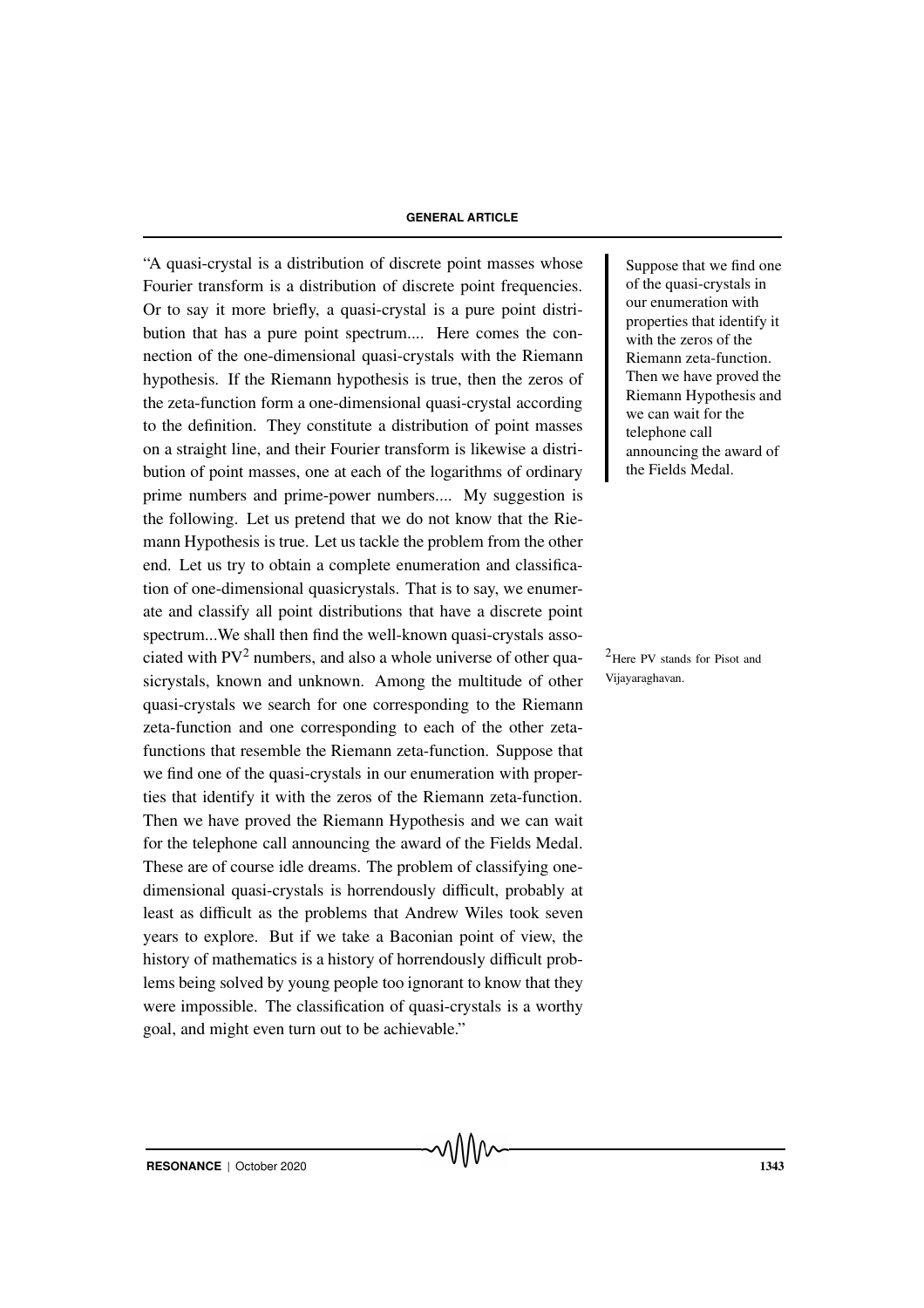# 4. Partitions and Crank

One of the most riveting short papers by Dyson, titled 'Some guesses in the theory of partitions', was published in the *Eureka* "Professor Littlewood, *Magazine* in 1944. He begins the article thus:

> "Professor Littlewood, when he makes use of an algebraic identity, always saves himself the trouble of proving it; he maintains that an identity, if true, can be verified by anybody obtuse enough to feel the need of verification. My object in this following note is to confute this assertion."

> "After a few preliminaries, I state certain properties of partitions which I am unable to prove; these guesses are then transformed into algebraic identities which are also unproved, although there is conclusive numerical evidence in their support; finally, I indulge in some even vaguer guesses concerning the existence of identities which I am not only unable to prove but also unable to state. I think this should be enough to disillusion anyone who takes Professor Littlewood's innocent view of the difficulties of algebra. Needless to say, I strongly recommend my readers to supply the missing proofs, or even better, the missing identities."

> For the partition function  $p(n)$  that counts the number of ways to partition *n* into (unordered) sums of positive integers, Ramanujan's famous congruences assert the divisibility properties:

> > $5|p(5n+4), 7|p(7n+5), 11|p(11n+6) \forall n$ .

Although they were proved analytically, one would like natural counting functions that would count  $p(5n+4)/5$ ,  $p(7n+5)/7$ , and  $P(11n + 6)/11$ . In the *Eureka* paper, Dyson defined the notion of the rank of a partition to be the largest part minus the number of parts. Dyson conjectured that the number of partitions of  $5n + 4$  with rank equal to each given congruence class mod 5 is equally numerous (that is, independent of the class), thereby explaining the congruence  $5|p(5n+4)$ . He made a similar conjecture about the rank belonging to the 7 congruence classes mod 7 for partitions of  $7n + 5$ . Both these were proved later by Atkin and Swinnerton-Dyer. Dyson observed that the rank does not separate the classes mod 6 while considering the partitions of  $11n+6$ .

when he makes use of an algebraic identity, always saves himself the trouble of proving it; he maintains that an identity, if true, can be verified by anybody obtuse enough to feel the need of verification. My object in this following note is to confute this assertion.....I indulge in some even vaguer guesses concerning the existence of identities which I am not only unable to prove but also unable to state. I think this should be enough to disillusion anyone who takes Professor Littlewood's innocent view of the difficulties of algebra."

– F Dyson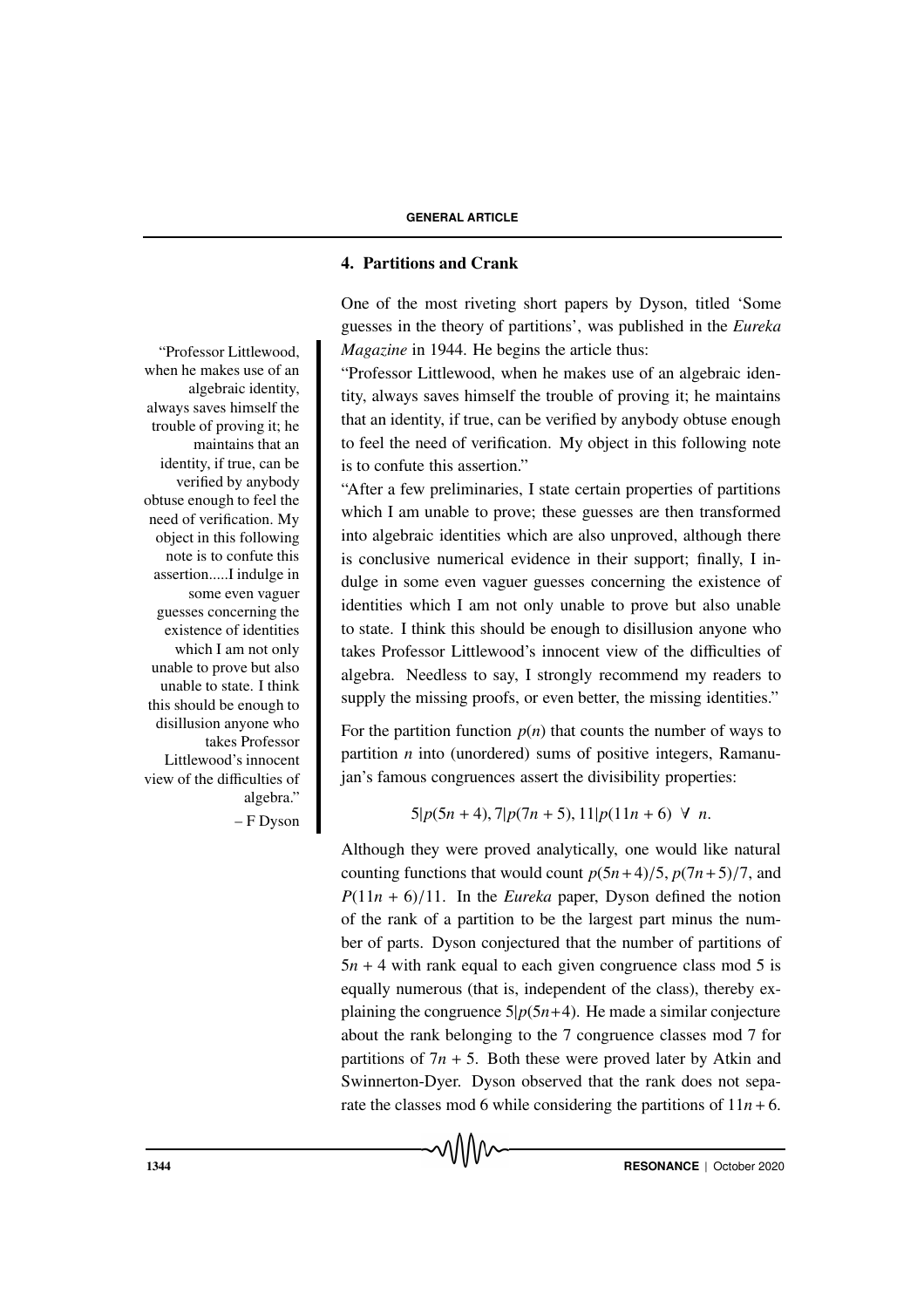Here, Dyson came up with a brilliant idea. He looked at vari- Dyson looked at various ous tables of partition functions and "guessed" the existence of a more esoteric hypothetical function he christens the 'crank' of a partition, which would explain the congruences for  $p(11n + 6)$ . In 1988, George Andrews and Frank Garvan defined the crank of a partition as follows. It is defined to be the largest part if the partition has no 1's. If there are  $\omega > 0$  one's in the partition, then the difference "(the number of its parts bigger than  $\omega$ )— $\omega$ is defined to be the crank. They showed that with this notion of the crank, we have the correct analogue for  $p(11n + 6)/11$  of the above results with rank for  $p(5n + 4)/5$  and  $p(7n + 5)/7$ .

# 5. Missed Opportunities

In a wonderful talk (the Gibbs lecture published in the *Bulletin of the American Mathematical Society*, 1972) titled 'Missed Opportunities', Dyson says wistfully:

"I shall examine in detail some examples of missed opportunities, occasions on which mathematicians and physicists lost chances of making discoveries by neglecting to talk to each other. My purpose in calling attention to such incidents is not to blame the I have learned from mathematicians or to excuse the physicists for our failure in the last twenty years to equal the great achievements of the past. My purpose is not to lament the past but to mould the future. It is obviously absurd for me to imagine that I can mould the future with a one-hour lecture. The fact that Hilbert in 1900 and Minkowski in 1908 succeeded in doing it does not give me any confidence that I can do it too. But at least I have learned from Hilbert and Minkowski that one does not influence people by talking in generalities. Hilbert and Minkowski gave specific suggestions of things that mathematicians and physicists could profitably think about; I shall try to follow their style. I shall try to convince you by examining actual cases that the progress of both mathematics and physics has in the past been seriously retarded by our unwillingness to listen to one another. And I will end with an attempt to identify some areas in which opportunities for future discoveries are now being missed." We will describe one of the examples

tables of partition functions and "guessed" the existence of a more esoteric hypothetical function he christened the 'crank' of a partition, which would explain the congruences for  $p(11n + 6)$ .

Hilbert and Minkowski that one does not influence people by talking in generalities....the progress of both mathematics and physics has in the past been seriously retarded by our unwillingness to listen to one another."

– F Dyson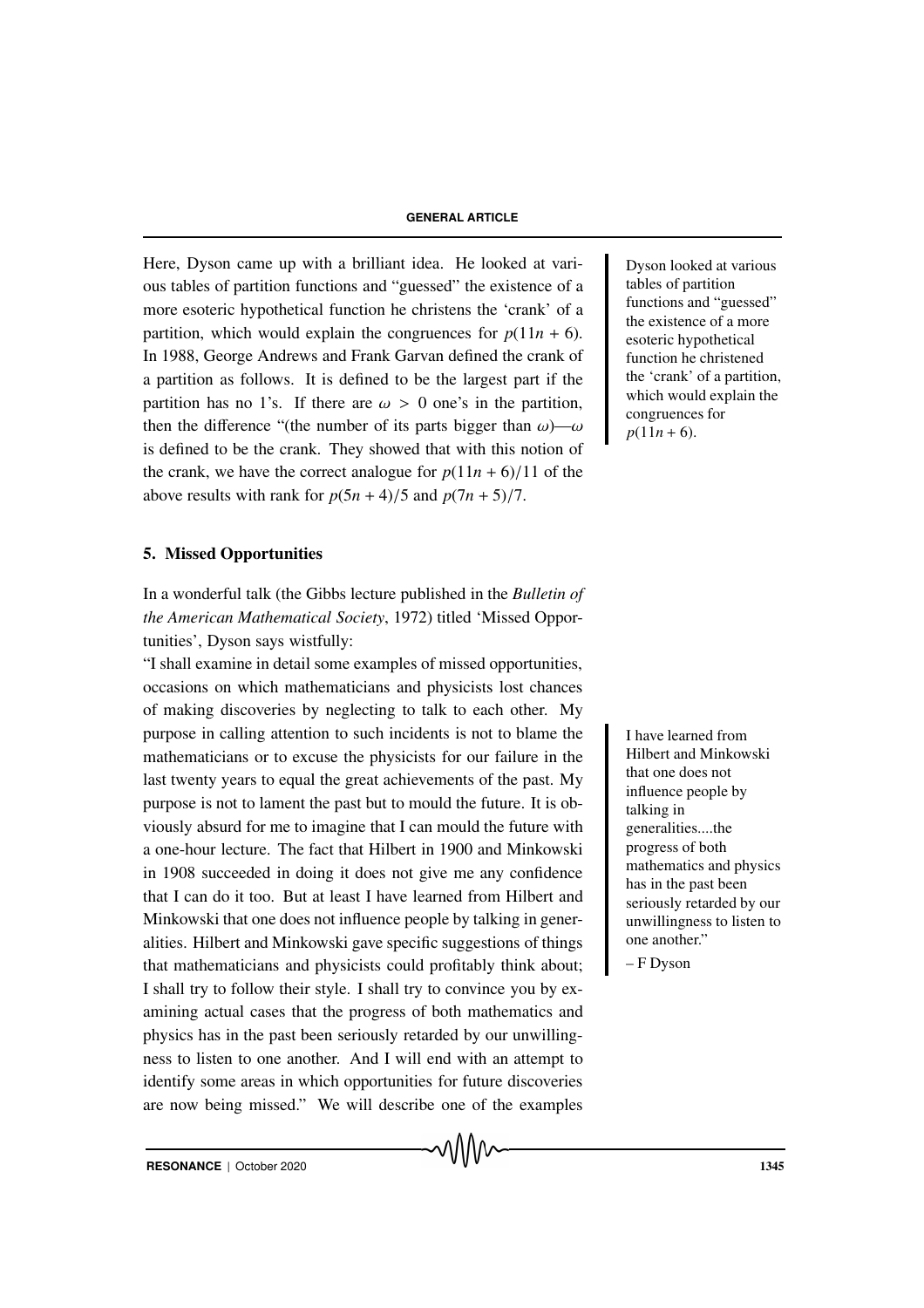Dyson gives to demonstrate the kind of things these 'missed opportunities' entail.

Quoting him, "Long after I became a physicist, I retained a sentimental attachment to the (Ramanujan)  $\tau$ -function, and as a relief from the serious business of physics I would from time to time go back to Ramanujan's papers and meditate on the many intriguing problems that he left unsolved. Four years ago, during one of these holidays from physics, I found a new formula for the  $\tau$ function, so elegant that it is rather surprising that Ramanujan did not think of it himself. The formula is:"

$$
\tau(n) = \sum \frac{\prod_{1 \leq i < j \leq 5} (a_i - a_j)}{1!2!3!4!}
$$

where the sum is over all  $a_i \equiv i \mod 5$  with

$$
a_1 + a_2 + a_3 + a_4 + a_5 = 0;
$$
  

$$
a_1^2 + a_2^2 + a_3^2 + a_4^2 + a_5^2 = 10n.
$$

As the Dedekind eta function  $\eta(x) = x^{1/24} \prod_{n=1}^{\infty} (1 - x^n)$  satisfies

$$
\eta(x)^{24} = \sum_{n\geq 1} \tau(n) x^n
$$

the above expression of Dyson for  $\tau$  gives a formula for the 24th power of the eta function. Dyson discovered that there were analogous formulae for  $\eta(x)^d$  for

$$
d = 3, 8, 10, 14, 15, 21, 24, 26, 28, 35, 36, \cdots
$$

Then Dyson goes on to say:

"I stared for a little while at this queer list of numbers (3). As I was, for the time being, a number theorist, they made no sense to me. My mind was so well compartmentalized that I did not remember that I had met these same numbers many times in my life as a physicist. If the numbers had appeared in the context of a problem in physics, I would certainly have recognized them as the dimensions of the finite-dimensional simple Lie algebras. Except for 26. Why 26 is there I still do not know. The others all correspond to simple algebras:  $A_1, A_2, B_2, G_2, A_3, B_3, A_4, D_4, A_5, B_4$ 

**1346 RESONANCE** | October 2020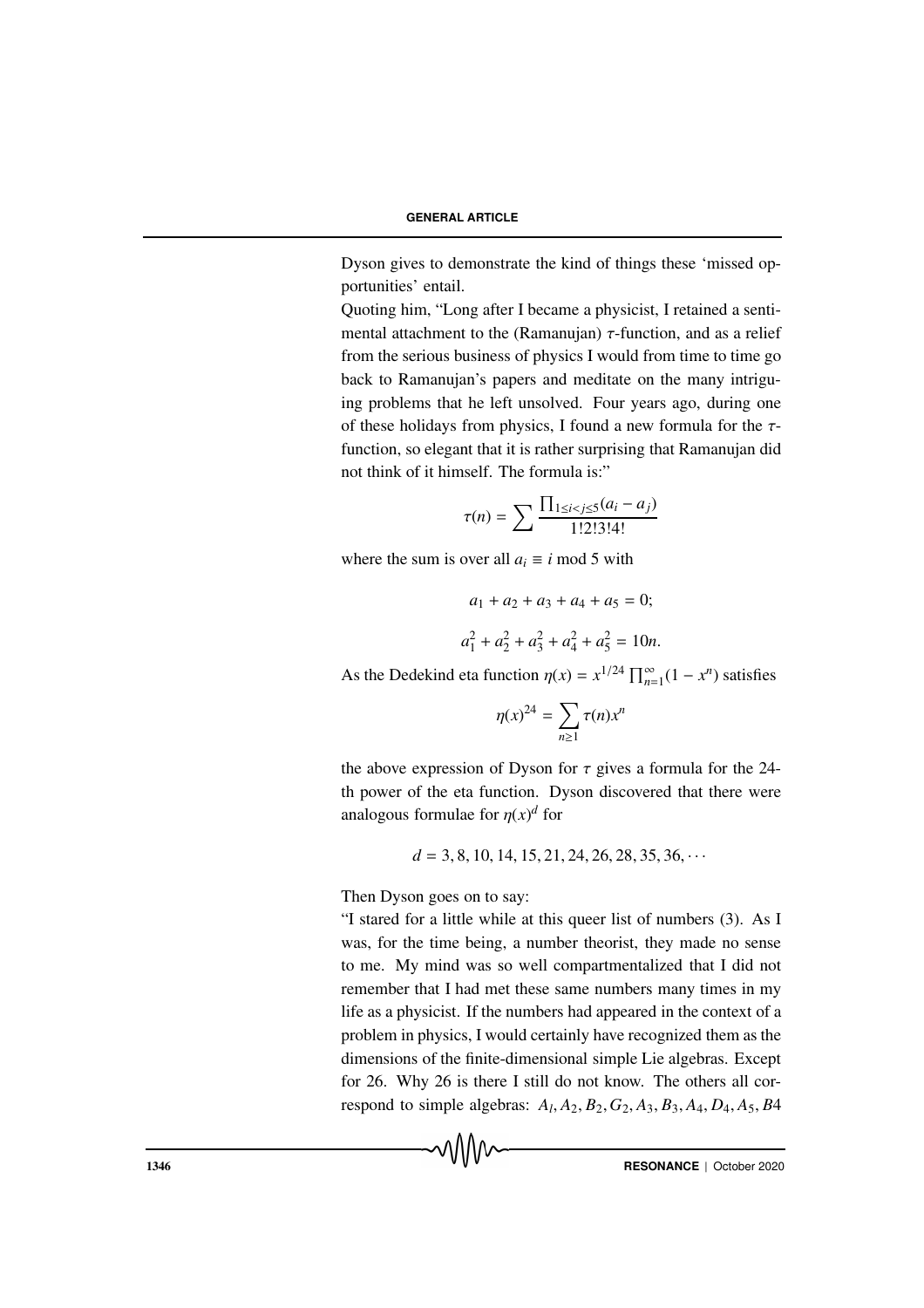and so on. For example,  $d = 24$  (above) corresponds to the algebra *A*<sup>4</sup> and in the structure of the formula (above) you can see the root system of *A*4. So I missed the opportunity of discovering a deeper connection between modular forms and Lie algebras, just because the number theorist Dyson and the physicist Dyson were not speaking to each other. This story has a happy ending. Unknown to me the English geometer, Ian MacDonald, had discovered these same formulae as special cases of a much more general theory. In his theory, the Lie algebras were incorporated from the beginning, and it was the connection with modular forms which came as a surprise. Anyhow, MacDonald established the connection and so picked up the opportunity which I missed."

# 6. Tidbits

# 6.1 *Counterfeit Coin*

The famous problem asks for identification of one 'defective' coin among (3*n*−3)/2 coins of which all others have equal weights if we are allowed *n* weighings. The weighing is done on a twosided pan without any weights provided, and we may place coins on either side. We are asked also to determine if the defective coin is heavier or lighter; if we are asked only to determine which coin is defective among (3*<sup>n</sup>* −1)/2 coins, it turns out we can do so in *n* weighings. The solutions are usually given by a case-by-case branching method where the weighing at the *i*th stage depends on the outcomes of the weighing in the previous step. Dyson gave  $\alpha$  Dyson gave a delightful delightful new solution where a pre-determined algorithm right at the beginning could be given which, when followed, determines the bad coin and also whether it is heavier or lighter! His proof also shows that *n* weighings will not suffice if we have more than  $(3<sup>n</sup> - 3)/2$  coins. The algorithm exists for any number of coins not exceeding  $(3^n - 3)/2$  but the extreme case of  $(3^n - 3)/2$  coins is the most interesting. As the solution is easy to describe, we do so here.

The algorithm only requires labelling the  $(3<sup>n</sup> - 3)/2$  coins in the base 3 as follows.

new solution where a pre-determined algorithm right at the beginning could be given which, when followed, determines the bad coin and also whether it is heavier or lighter!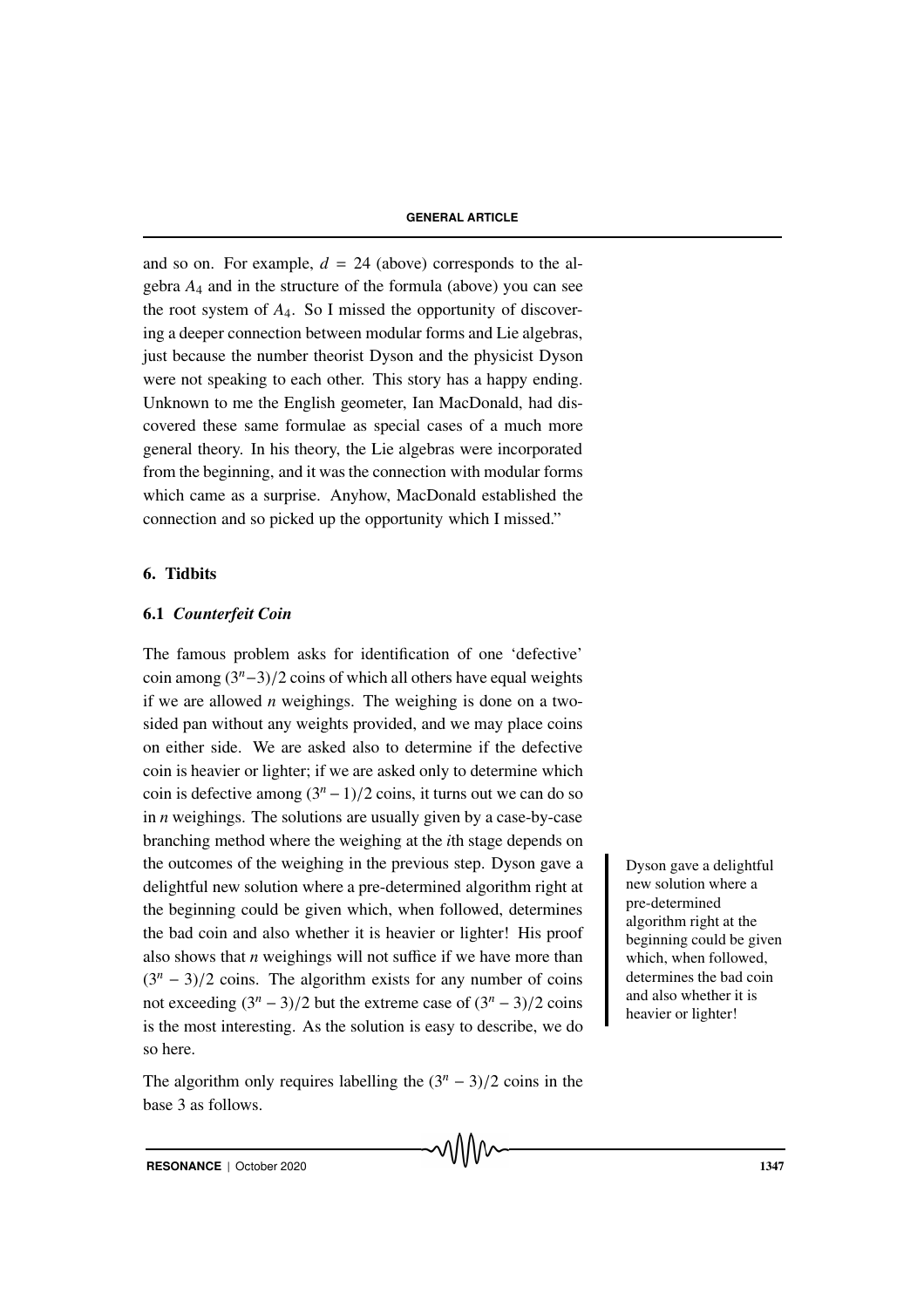Write  $N = \frac{3^n - 3}{2}$  $\frac{1}{2}$  for simplicity of notation and we will give two labels for each coin as follows.

The *N* coins are numbered  $1, 2, \dots, N$  and the first label of coin *i* is its base 3 expansion in *n*-digits (if the number of digits is less than *n*, one puts 0's, in the beginning, to make it genuinely *n* digits). The second label of the coin *i* is obtained by subtracting the first label from the number  $3<sup>n</sup> - 1$  in base 3 (which consists of *n* two's). Thus, whichever digit in the first label is 0 becomes 2 in the second label and vice versa; the digits 1 remain the same. In this manner, each coin gets two labels and any *n*-digit base 3 number (other than the same digit repeated *n* times) can occur just once as a label. Among the two labels of any coin, one calls 'clockwise', if the first change of digit starting from the left-most digit takes either 0 to 1 or 1 to 2 or 2 to 0. Otherwise, it is called anticlockwise. Thus, for any coin, one label is clockwise and the other is anticlockwise. For each  $i \leq n$ , we divide the set of coins into 3 sets  $C(i, 0), C(i, 1), C(i, 2)$  where  $C(i, d)$  is made up of the set of all those coins whose clockwise label has digit *d* int he *i*-th place form the left. Note that since the cyclic permutation  $0 \mapsto 1, 1 \mapsto 2, 2 \mapsto 0$  maps  $C(i, 0)$  to  $C(i, 1), C(i, 1)$  to  $C(i, 2)$  and  $C(i, 2)$  to  $C(i, 0)$ , these sets are equinumerous; that is,

$$
|C(i, d)| = N/3 \ \forall \ i \le n, d = 0, 1, 2.
$$

The algorithm is described as follows.

At the *i*-th weighing, the coins for  $C(i, 0)$  and  $C(i, 2)$  are placed on the left side and the right side of the pan respectively. The set  $C(i, 1)$  is kept aside.

We define the number  $a_i$  to be 0, 1 or 2 according as to whether the left side is heavier, both are equal or the right is heavier in the *i*-th weighing.

Consider the number  $A = 3^{n-1}a_1 + 3^{n-2}a_2 + \cdots + 3a_{n-1} + a_n$ .

From the *i*-th weighing, it is clear then that the defective coin is heavier and its clockwise label has  $a_i$  as its *i*-th digit, or lighter and its anticlockwise label has *a<sup>i</sup>* as its *i*-th digit.

Therefore, after *n* weighings, we know all the  $a_i$ 's and the coin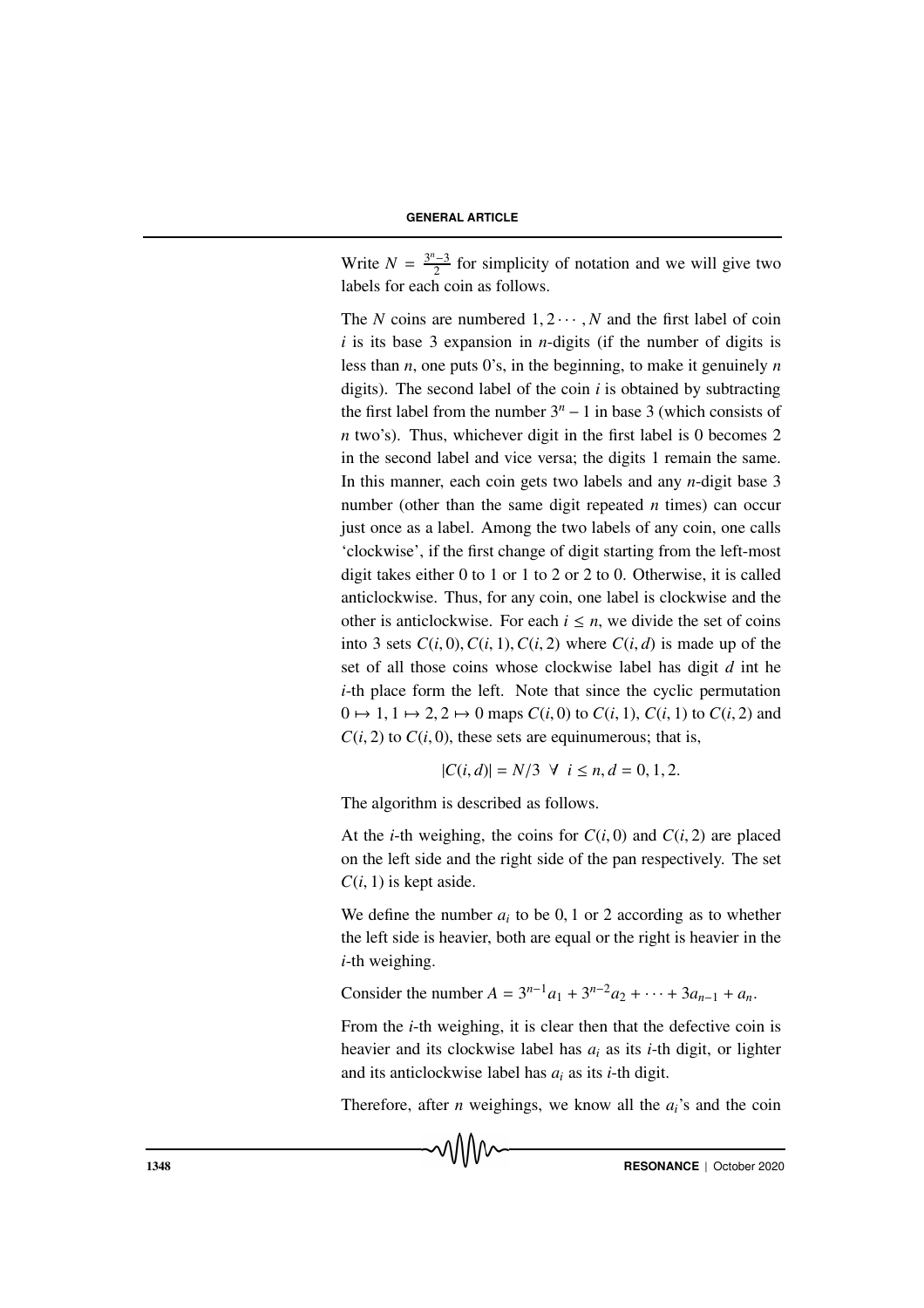one of whose labels is the number *A* is the defective coin. Also, it is heavier or lighter according to whether this label is clockwise or anticlockwise!

# 6.2 *Stable Table*

In 1951, Dyson came up with a very clever argument to prove that In 1951, Dyson came up corresponding to any continuous function *f* defined from the 2 dimensional unit sphere  $S<sup>2</sup>$  to the real numbers, one can find two orthogonal diameters so that *f* takes the same value at all the four endpoints (which, of course, form the vertices of a square). The result turns out actually to be equivalent to the general case when orthogonality of diameters can be replaced with the condition that they meet at any given angle. More precisely, Dyson's theorem is equivalent to:

*For ant continuous function*  $f : S^2 \to \mathbb{R}$ *, and any fixed positive real number r with*  $0 < r < 2$ , there are points  $x, y \in S^2$  at *distance r so that f takes the same value at*  $x, -x, y, -y$ *.* 

In 1955, C. Yang generalized Dyson's theorem to general dimensions; he showed:

*For any positive integers n*, *d and any continuous function from S dn to* R *d , there exist n mutually orthogonal diameters whose* 2*n endpoints are mapped to the same point.*

The special case  $n = 1$  is the well known Borsuk–Ulam theorem.

The theorem of Dyson on four points on a sphere is directly related to the 'stable table' problem.

A rectangular table placed on a slightly inclined floor (but one which is continuous) that wobbles as not all legs are resting, can be brought to a stable position simply by a rotation.

This is a form of the intermediate value theorem but more precisely follows from a 1954 theorem of Livesay that (generalizes Dyson's theorem from the square case and) asserts: *For any continuous function f defined on the unit sphere, we can position a given rectangular table with all its vertices on the sphere such that f takes on the same value at all four vertices.*

with a very clever argument to prove that corresponding to any continuous function *f* defined from the 2-dimensional unit sphere  $S^2$  to the real numbers, one can find two orthogonal diameters so that *f* takes the same value at all the four endpoints.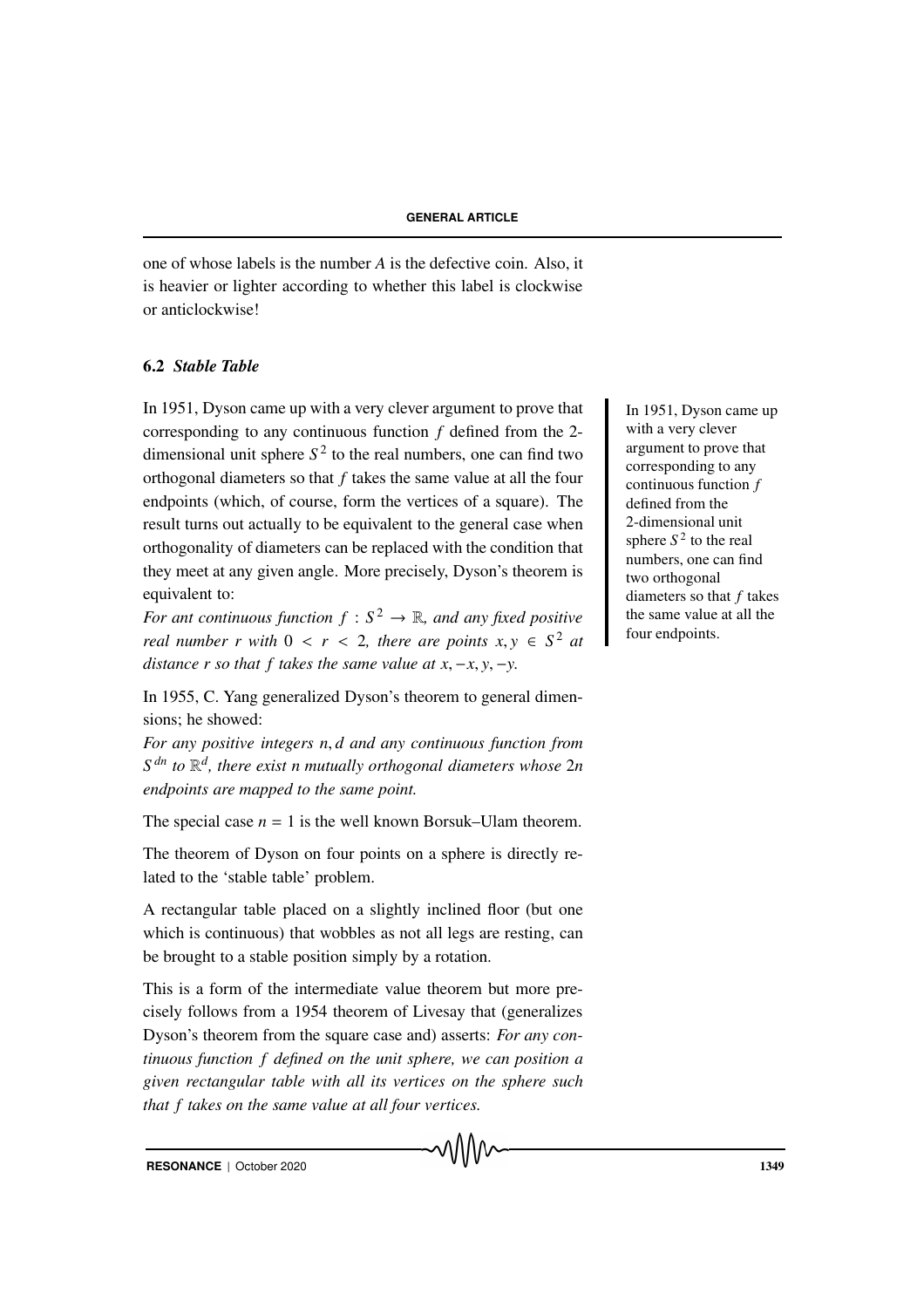The above theorem of Dyson on spheres is not related to the concept of 'Dyson sphere' which is a thought experiment by him popularized in 1960. His idea was that if the energy demands of human civilization increased for a long enough period, a time would come when it would require all the energy produced by the Sun. He thought of a system of orbiting "shells" that would intercept and collect all of the Sun's energy.

# 6.3 *Algebraic Topology*

Dyson's work on number theory often led him to discover as byproducts results of totally different flavours. One such discovery was a theorem in algebraic topology of independent interest that stems from his work on the product of four inhomogeneous forms. This topological result, which addresses simplicial homology groups is too technical to recall here in its full generality, but it is a generalization of an easier to state theorem due to Lebesgue. Lebesgue's result asserts that if an open subset of  $\mathbb{R}^n$  is covered by a finite number of closed sets of sufficiently small diameter, then some  $n + 1$  of them must have a common point.

# 6.4 *Sixth Fermat Number*

One knows that the largest prime known of the form  $2^k + 1$  is  $2^{16}$  + 1. The fifth Fermat number  $2^{2^5}$  + 1 was shown in an elementary manner to be divisible by 641 by Euler. A similar elementary proof was given by Dyson to prove that  $2^{2^6} + 1$  is divisible by 274177, and therefore, cannot be prime. Basically, Dyson's observation amounts to the following:

*If f* is odd and  $2^n \equiv 1 \mod f$ , and if the number  $q = 1 + 2^r f$ *divides*  $1 + 2^{2m} \left( \frac{2^n-1}{f} - 2^r \right)^2$ , the q also divides  $1 + 4^{m+n+r}$ .

This enables him to not only obtain Euler's result by checking that  $q = 641 = 1 + 2^7 \times 5 = 2^4 + 5^4$  divides  $1 + 2^{10}5^6$  (corresponds to  $m = 5$ ,  $n = 4$  in Dyson's observation) but also shows that since  $q = 274177 = 1 + 2^8 \times 3^2 \times 7 \times 17$  divides  $1 + 15409^2$  (corresponds to  $m = 0, n = 24$ , it divides also  $1 + 4^{32} = 1 + 2^{2^6}$ .

Dyson's work on number theory often led him to discover as byproducts results of totally different flavours. One such discovery was a theorem in algebraic topology of independent interest that stems from his work on the product of four inhomogeneous forms.